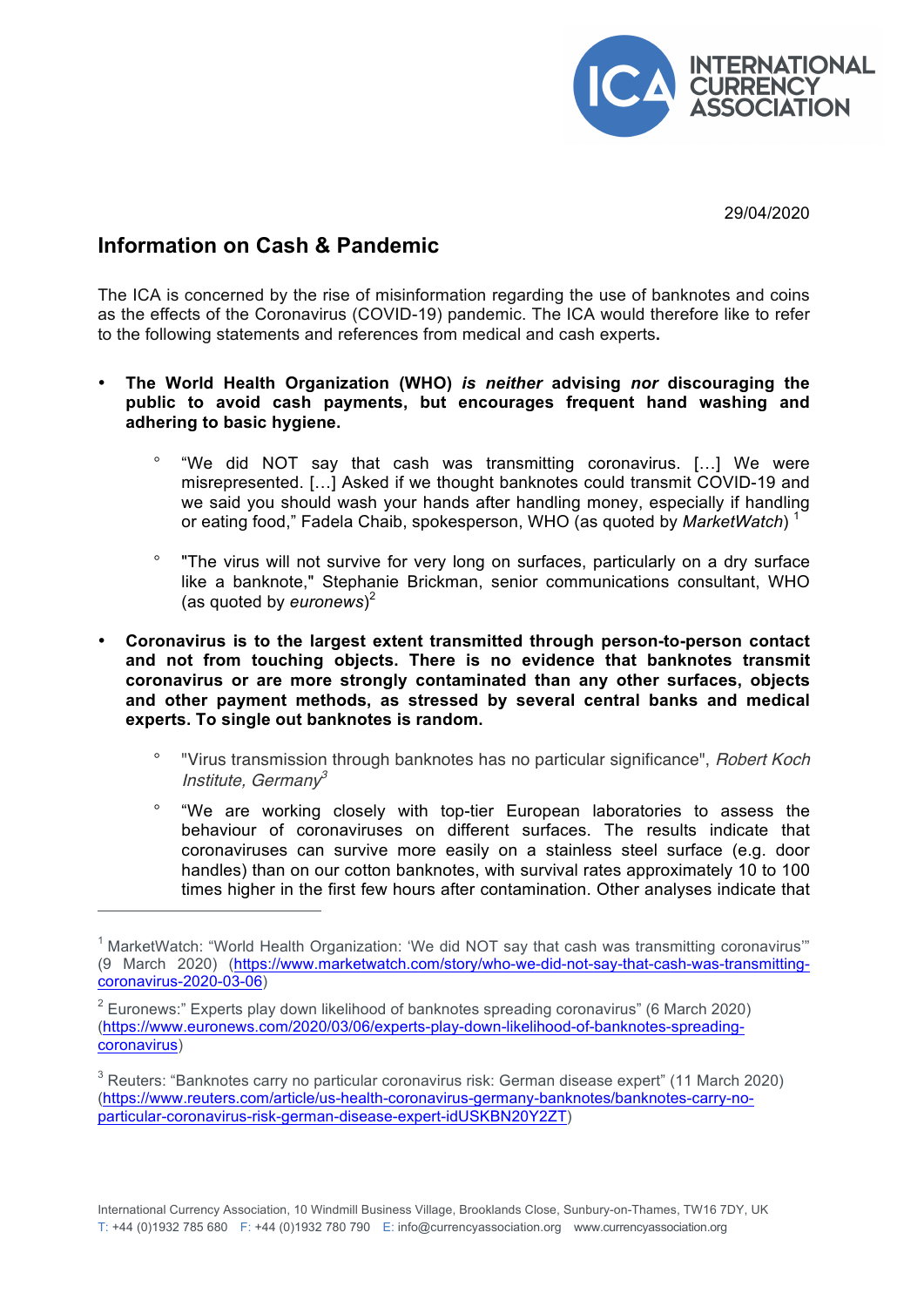

it is much more difficult for a virus to be transferred from porous surfaces such as cotton banknotes than from smooth surfaces like plastic," *European Central Bank<sup>4</sup>*

- ° *Overall, banknotes do not represent a particularly significant risk of infection compared with other kinds of surface that people come into contact with in daily life. However, our cooperation with scientific laboratories will continue in the coming weeks to preserve public trust in the safety of banknotes.*
- ° "Scientists note that the probability of transmission via banknotes is low when compared with other frequently-touched objects. To date, there are no known cases of Covid-19 transmission via banknotes or coins. Moreover, it is unclear if such transmission is material compared with person-to- person transmission or transmission through other objects or physical proximity. The fact that the virus survives best on non-porous materials, such as plastic or stainless steel, means that debit or credit card terminals or PIN pads could transmit the virus too.", Bank for International Settlements<sup>5</sup>
- ° "Infectiology scientists point out that both the coronavirus (SARS-CoV-2) and influenza viruses are droplet infections and therefore objects, such as banknotes and coins, do not pose an increased risk of infection. There is no evidence that corona or influenza viruses can be transmitted via banknotes. The likelihood of being infected with cash is furthermore far less than with other objects that already pose a low risk of transmission," *National Bank of Austria (OeNB)<sup>6</sup>*
- ° "Everyone needs to remember that all shopping and payment methods involve surface contacts and good hand hygiene remains essential."<sup>7</sup> "Cash is just one of a number of frequently touched surfaces we encounter. The same is true for any other payment device whether it's a card, phone or watch," said Christian Hawkesby, Assistant Governor, *Reserve Bank of New Zealand<sup>8</sup>*
- ° "The risks posed from handling Canadian bank notes are no greater than those posed by touching other common surfaces such as doorknobs, kitchen counters and handrails. Canadians handling cash should follow the public health guidelines

(https://www.oenb.at/Bargeld/kein-infektionsrisiko-durch-bargeld.html)

-

<sup>8</sup> Reserve Bank of New Zealand: "Cash and other payments systems ready for COVID-19" (19 March 2020) (https://www.rbnz.govt.nz/news/2020/03/cash-and-other-payments-systems-ready-for-covid-19)

 $4$  European Central Bank: "Beyond monetary policy – protecting the continuity and safety of payments during the coronavirus crisis" (28 April 2020) https://www.ecb.europa.eu/press/blog/date/2020/html/ecb.blog200428~328d7ca065.en.html

 $5$  Bank for International Settlements: "Covid-19, cash, and the future of payments" (3 April 2020) (https://www.bis.org/publ/bisbull03.pdf)

<sup>&</sup>lt;sup>6</sup> National Bank of Austria (OeNB): "Kein erhöhtes Infektionsrisiko durch Bargeld [No heightened risk of infection from cash]"

 $7$  Reserve Bank of New Zealand: "Cash and other payments systems ready for COVID-19" (3 April 2020) (https://www.rbnz.govt.nz/news/2020/04/cash-system-sound-and-functioning)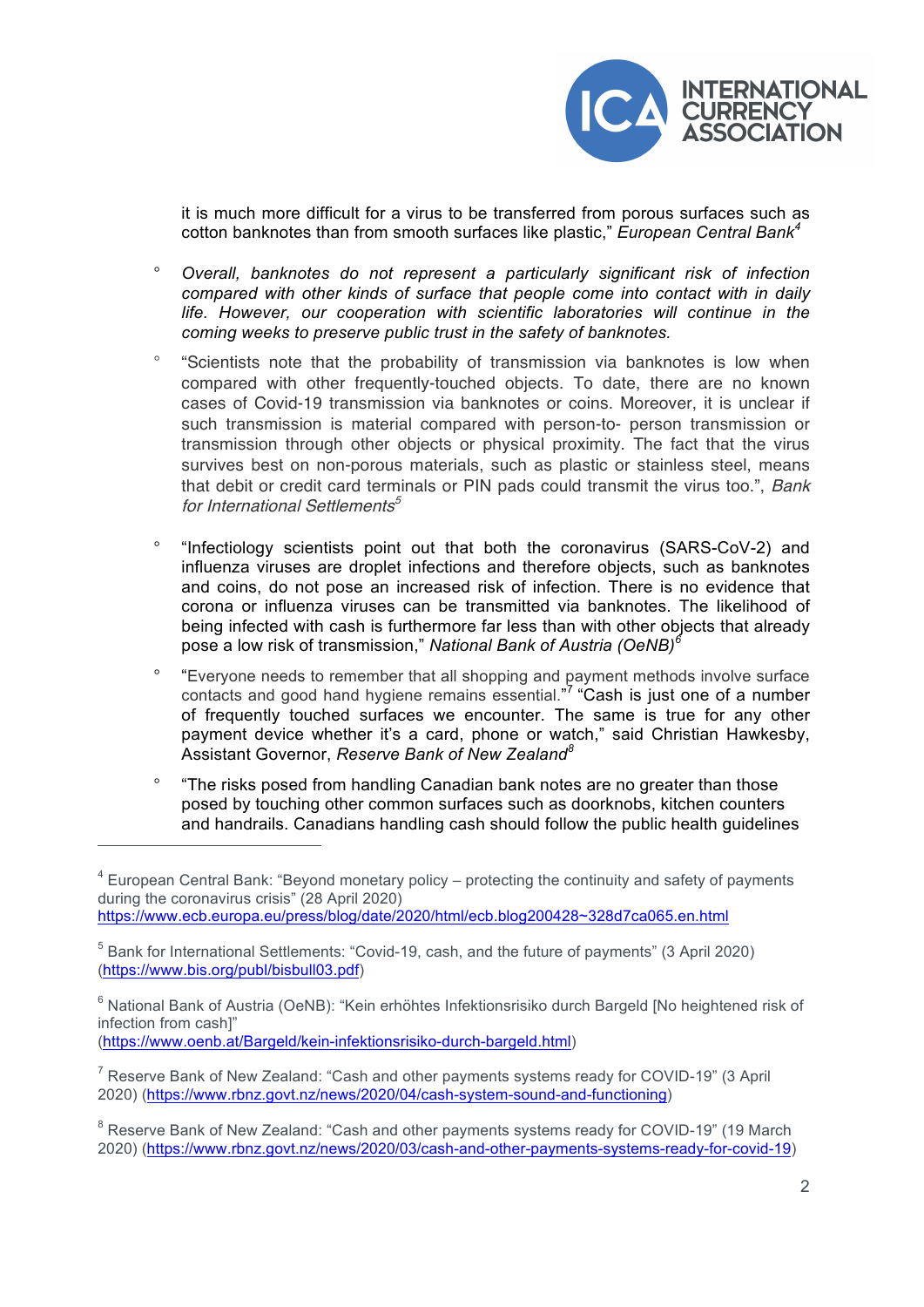

on COVID-19 and wash their hands as they would do for other activities," *Bank of Canada<sup>9</sup>*

- ° "The probability of becoming ill from handling cash is smaller than from many other objects used in everyday life. […] "Banknotes and coins do not pose a particular risk of infection for the public," Johannes Beermann, Executive Board Member, *Bundesbank10*
- ° "There is nothing to indicate that there is a risk of being infected by the coronavirus via banknotes and coins. The corona virus that causes covid-19 is primarily spread from coughing and sneezing or via close contact with someone already infected," *Sveriges Riksbank<sup>11</sup>*
- ° "As with normal seasonal influenza respiratory droplets of a person infected with a virus could survive for a limited period on a banknote, like on any other object. The probability of contagion with a virus via a banknote is, however, very low in comparison with other surfaces (e.g. door handles, hand rails, light switches, shopping baskets, payment terminals). The basic protective measures against the new coronavirus should be applied as recommended by the World Health Organisation including washing your hands frequently," *Central Bank of Luxembourg<sup>12</sup>*
- **The rise of misinformation regarding the use of banknotes and coins risks undermining financial inclusion and access to goods, as well as potentially exposing the public to increase in fraud risk.**
	- ° "It is essential that citizens have the freedom to choose the means of payment they wish to use. This freedom of choice is a fundamental element of confidence in the currency and the difficult situation we are going through makes it even more essential. In addition, cash is often the only possible means of payment for the most vulnerable populations: more than four million of our fellow citizens receive social benefits every month which are paid to them, in a very large proportion in

 $\overline{a}$ 

 $9$  Bank of Canada: "Bank of Canada asks retailers to continue accepting cash" (18 March 2020) (https://www.bankofcanada.ca/2020/03/bank-canada-asks-retailers-continue-accepting-cash/)

 $10$  Bundesbank: "Cash poses no particular risk of infection for public" (18 March 2020) (https://www.bundesbank.de/en/tasks/topics/cash-poses-no-particular-risk-of-infection-for-public-828762)

 $11$  Sveriges Riksbank: "No evidence that the coronavirus spreads via banknotes" (26 March 2020) (https://www.riksbank.se/en-gb/press-and-published/notices-and-press-releases/notices/2020/thecoronavirus-is-not-spread-via-banknotes-and-coins/)

<sup>&</sup>lt;sup>12</sup> Central Bank of Luxembourg: "POSSIBLE IMPACT OF EURO BANKNOTES ON THE SPREAD OF THE CORONAVIRUS" (17 March 2020) (http://www.bcl.lu/en/Media-and-News/Pressreleases/2020/03/coronavirus/index.html)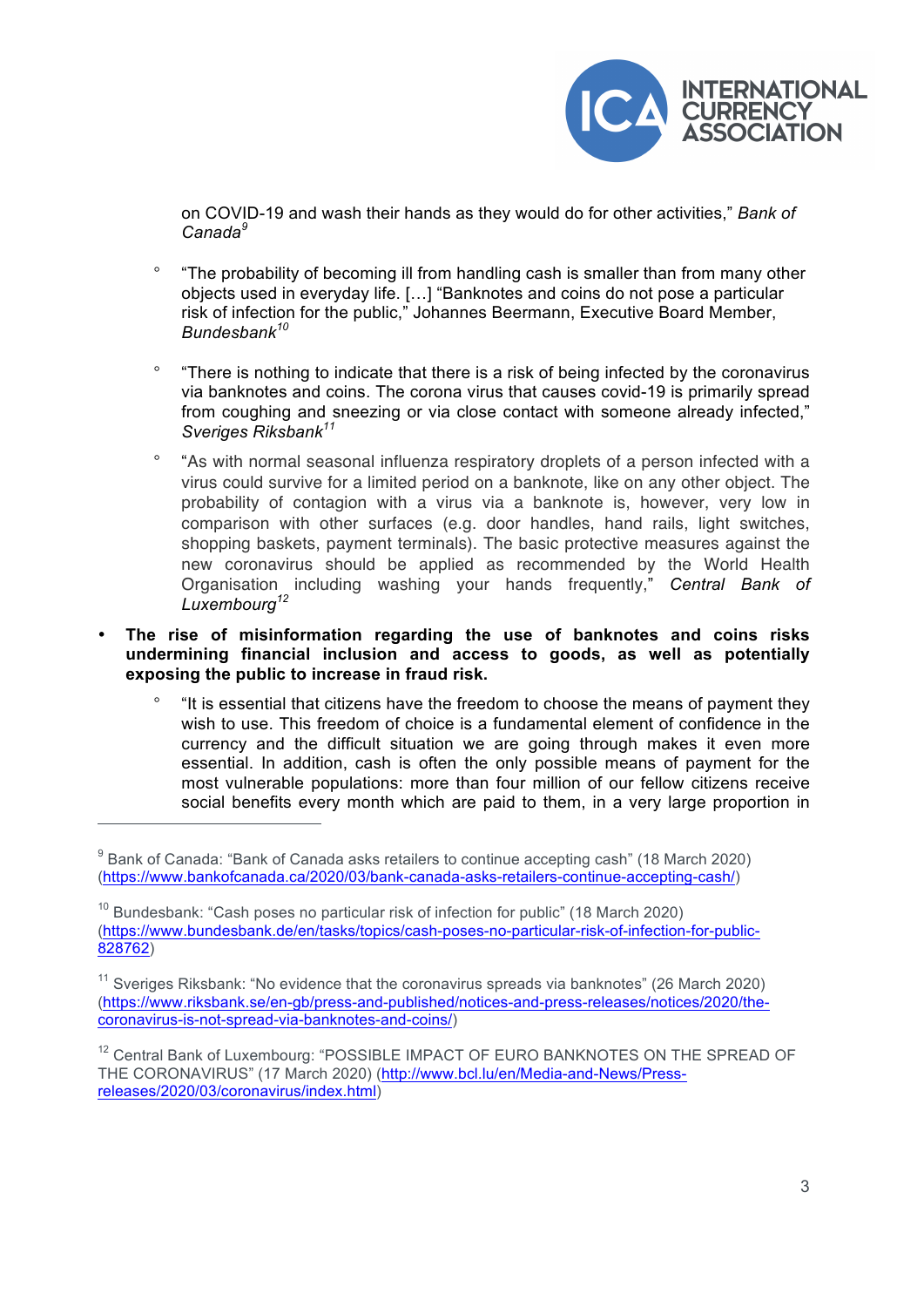

cash. It is vital that they can continue shopping with this means of payment," *Banque de France<sup>13</sup>*

- ° "During this time of heightened public health measures intended to limit the transmission of COVID-19, some consumers and businesses are choosing not to use cash to limit potential exposure. Refusing cash could put an undue burden on people who depend on cash as a means of payment. The Bank strongly advocates that retailers continue to accept cash to ensure Canadians can have access to the goods and services they need," *Bank of Canada<sup>14</sup>*
- ° "Cash is the preferred form of payment for about 10% of Finns. For these people, cash may be the only possible payment method and it is important that they get their purchase done. Cash can be used as usual during a coronary pandemic. However, the most important thing is careful hand hygiene, regardless of the payment method," Päivi Heikkinen, Head of the Payment Systems Department, *Bank of Finland15*
- ° "Retailers offering essential services should be making provision for shoppers who can only pay with cash. Shoppers who need to pay with cash are more likely to be young, elderly, poor, disabled, seasonal workers, or vulnerable," said Christian Hawkesby, Assistant Governor, *Reserve Bank of New Zealand<sup>16</sup>*
- ° "The South African Reserve Bank (SARB) has been made aware of fake news that involve a scam claiming that it is "recalling" money from the public. It is believed that criminal elements are visiting the homes of members of the public telling them to hand over banknotes in their possession because the banknotes have been contaminated with the Corona virus. […] The SARB has neither withdrawn any banknotes or coins nor issued any instruction to hand in banknotes or coins that may be contaminated with the COVID-19 virus," *South African Reserve Bank<sup>17</sup>*

 $\overline{a}$ 

 $13$  LSA: "La Banque de France rappelle qu'il est interdit de refuser un paiement en espèces [The Banque de France remnds that it is forbidden to refuse cash payments]" (7 April 2020) https://www.lsa-conso.fr/la-banque-de-france-rappelle-qu-il-est-interdit-de-refuser-un-paiement-enespeces,345530

 $14$  Bank of Canada: "Bank of Canada asks retailers to continue accepting cash" (18 March 2020) (https://www.bankofcanada.ca/2020/03/bank-canada-asks-retailers-continue-accepting-cash/)

<sup>&</sup>lt;sup>15</sup> Bank of Finland Blog: "Käteisen käytöstä koronapandemian aikana [Use of cash during Corona pandemic]" (25 March 2020) (https://www.eurojatalous.fi/fi/blogit/2020/kateisen-kaytostakoronapandemian-aikana/)

 $16$  Reserve Bank of New Zealand: "Cash and other payments systems ready for COVID-19" (3 April 2020) (https://www.rbnz.govt.nz/news/2020/04/cash-system-sound-and-functioning)

 $17$  South African Reserve Bank:" The SARB warns the public that it is NOT withdrawing banknotes and coin because of COVID-19" (16 March 2020)

<sup>(</sup>https://www.resbank.co.za/Lists/News%20and%20Publications/Attachments/9779/The%20SARB%20 warns%20the%20public%20that%20it%20is%20NOT%20withdrawing%20banknotes%20and%20coin %20because%20of%20COVID-19.pdf)